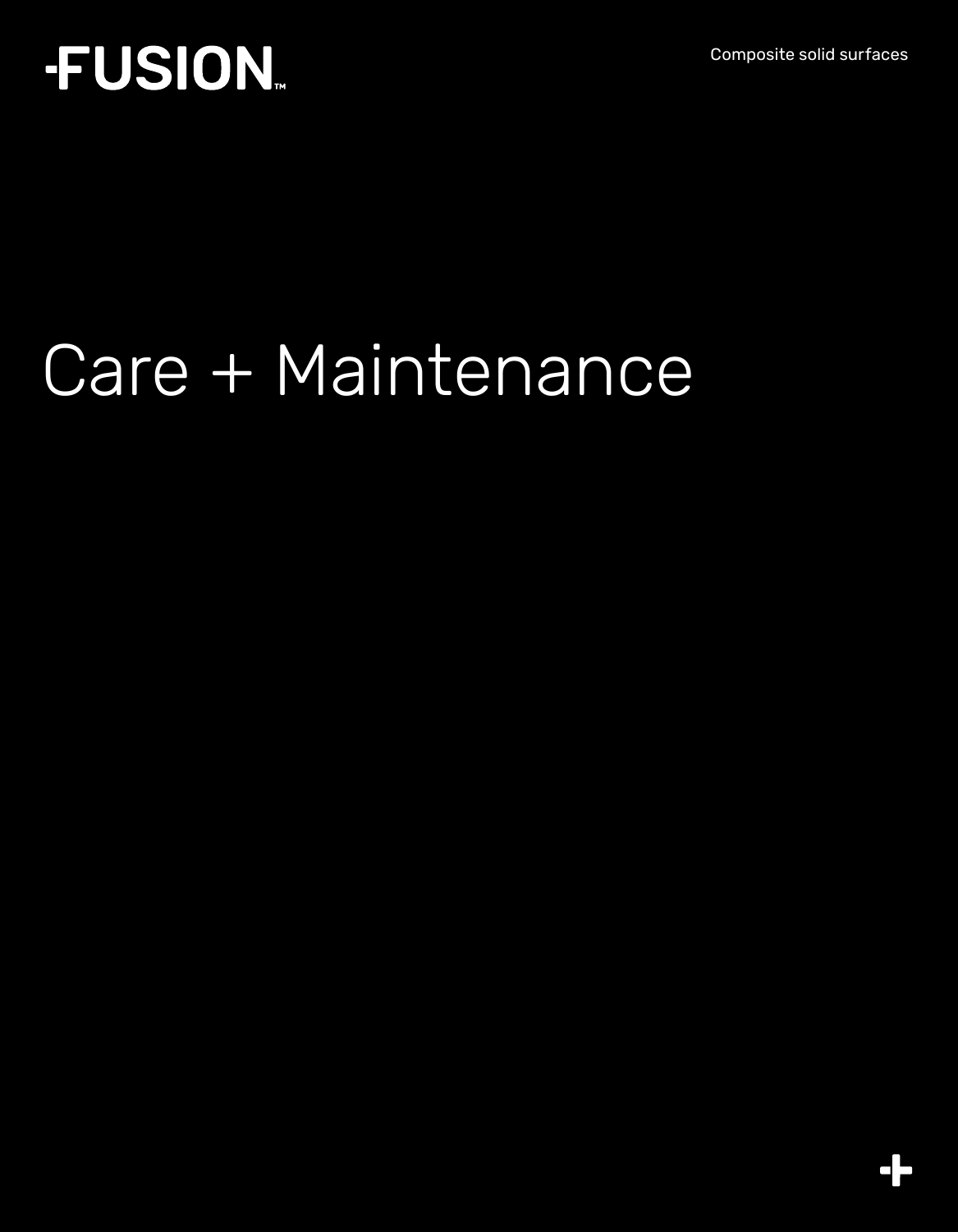Fusion Composite Solid Surfaces have a fingerprint resistant and antimicrobial surface that requires special cleaning considerations. To retain the antimicrobial and fingerprint resistant functionality, it is important that the surface is regularly cleaned of food scraps and oily residues.

If your surface is contaminated with oils, the fingerprint resistance property will be prevented from operating effectively. Note that the fingerprint resistance functionality of the Fusion Composite Solid Surfaces is limited to normal fingerprint sebum. Fingerprints which are heavily contaminated with oils, fats, or commercial greases, will remain evident as glossy stains on the Fusion Composite Solid Surfaces.

#### General Cleaning Instructions

| <b>NOTE</b>                                                             | <b>DETAILS</b>                                                                                                                                                                                                                                                                                                                                                                                                                                                                                                                                                                                                                                                                                                                                                                                               |                                                                                                                                                                                                                                                                                                                                                                                                                             |  |  |
|-------------------------------------------------------------------------|--------------------------------------------------------------------------------------------------------------------------------------------------------------------------------------------------------------------------------------------------------------------------------------------------------------------------------------------------------------------------------------------------------------------------------------------------------------------------------------------------------------------------------------------------------------------------------------------------------------------------------------------------------------------------------------------------------------------------------------------------------------------------------------------------------------|-----------------------------------------------------------------------------------------------------------------------------------------------------------------------------------------------------------------------------------------------------------------------------------------------------------------------------------------------------------------------------------------------------------------------------|--|--|
| DAY TO DAY<br><b>CLEANING</b>                                           | STEP <sub>1</sub><br>(microfibre cloth for best results).                                                                                                                                                                                                                                                                                                                                                                                                                                                                                                                                                                                                                                                                                                                                                    | USE a mild dishwashing liquid diluted in clean, warm water to remove greasy marks.<br>Dab with a microfibre cloth, wait and wipe away. Final wipe down with a clean dry cloth                                                                                                                                                                                                                                               |  |  |
|                                                                         | STEP <sub>2</sub>                                                                                                                                                                                                                                                                                                                                                                                                                                                                                                                                                                                                                                                                                                                                                                                            | USE Methylated Spirits or Isopropyl Alcohol ("rubbing alcohol") on a clean microfibre cloth<br>to remove oily marks and fingerprints that may disrupt the surface appearance. Dry with<br>a clean dry cloth (microfibre cloth for best results) after any cleaning. Repeat if necessary.<br>Note: Dark colours are more susceptible to showing streaks.                                                                     |  |  |
|                                                                         | STEP <sub>3</sub><br>USE Windex GLASS cleaner if required to resolve any streaky marks left from cleaning STEPS 1 and 2.                                                                                                                                                                                                                                                                                                                                                                                                                                                                                                                                                                                                                                                                                     |                                                                                                                                                                                                                                                                                                                                                                                                                             |  |  |
|                                                                         | DO NOT use "Spray & Wipe" or similar<br>(w)<br>spray style cleaners as these are found<br>to cause glossy marks on the unique<br>AbsoluteMatte surface                                                                                                                                                                                                                                                                                                                                                                                                                                                                                                                                                                                                                                                       | Claims arising from damaged, dull or etched<br>surfaces are not protected under warranty                                                                                                                                                                                                                                                                                                                                    |  |  |
|                                                                         | DO NOT use solvents, strongly acidic<br>(w)<br>(e.g. vinegar) or alkaline cleaners                                                                                                                                                                                                                                                                                                                                                                                                                                                                                                                                                                                                                                                                                                                           | Claims arising from damaged, dull or etched<br>surfaces are not protected under warranty                                                                                                                                                                                                                                                                                                                                    |  |  |
|                                                                         | DO NOT use commercial cleaning agents<br>$(\mathsf{w})$<br>as they can contain higher concentrations<br>of strong chemicals                                                                                                                                                                                                                                                                                                                                                                                                                                                                                                                                                                                                                                                                                  | Claims arising from a change of surface<br>gloss are not protected under warranty                                                                                                                                                                                                                                                                                                                                           |  |  |
|                                                                         | DO NOT use waxes or polishes as they<br>$\left(\overline{w}\right)$<br>can change the surface gloss level                                                                                                                                                                                                                                                                                                                                                                                                                                                                                                                                                                                                                                                                                                    | Claims arising from damaged or etched<br>surfaces are not protected under warranty                                                                                                                                                                                                                                                                                                                                          |  |  |
|                                                                         | DO NOT use any product containing high<br>(w)<br>levels of bleach, ammonia, or any solvents<br>or thinners                                                                                                                                                                                                                                                                                                                                                                                                                                                                                                                                                                                                                                                                                                   | Claims arising from damaged or etched<br>surfaces are not protected under warranty                                                                                                                                                                                                                                                                                                                                          |  |  |
|                                                                         | NEVER use abrasive cleaners - even those<br>$\left(\mathsf{w}\right)$<br>in liquid form - as they will mark the surface                                                                                                                                                                                                                                                                                                                                                                                                                                                                                                                                                                                                                                                                                      | Claims arising from damaged or etched surfaces<br>are not protected under warranty                                                                                                                                                                                                                                                                                                                                          |  |  |
| COLOUR-CORE<br><b>EDGE CARE</b>                                         |                                                                                                                                                                                                                                                                                                                                                                                                                                                                                                                                                                                                                                                                                                                                                                                                              | The exposed colour-core edge of Fusion Composite Solid Surfaces may be subject to a different level of<br>staining to the primary decorative surface and will require additional maintenance particularly for medium<br>and light colours. It is important to IMMEDIATELY remove any spill from the surface. Failure to protect the<br>exposed colour core may result in staining that is permanent or difficult to remove. |  |  |
| <b>REJUVENATE</b><br>THE SURFACE<br><b>(FOR OCCASIONAL</b><br>CLEANING) | If any stains remain from the above cleaning processes, use a melamine sponge with a small amount<br>of dishwashing liquid in clean water to gently spot clean any residual marks on the surface. Gently clean<br>the entire panel using the melamine sponge, regularly rinsing the sponge in the soapy water to remove<br>oils. Once stains are removed, use the melamine sponge to wipe down the entire panel in parallel sweeps.<br>Allow to air dry. Melamine sponges are available from supermarkets and hardware stores, and are typically<br>white in colour an often marketed as "magic sponges" or "magic erasers". (Be careful not to use a scourer<br>sponge or crème cleanser (e.g. Jif) on the Fusion Composite Solid Surfaces as these will abrade the<br>surface and cause permanent damage). |                                                                                                                                                                                                                                                                                                                                                                                                                             |  |  |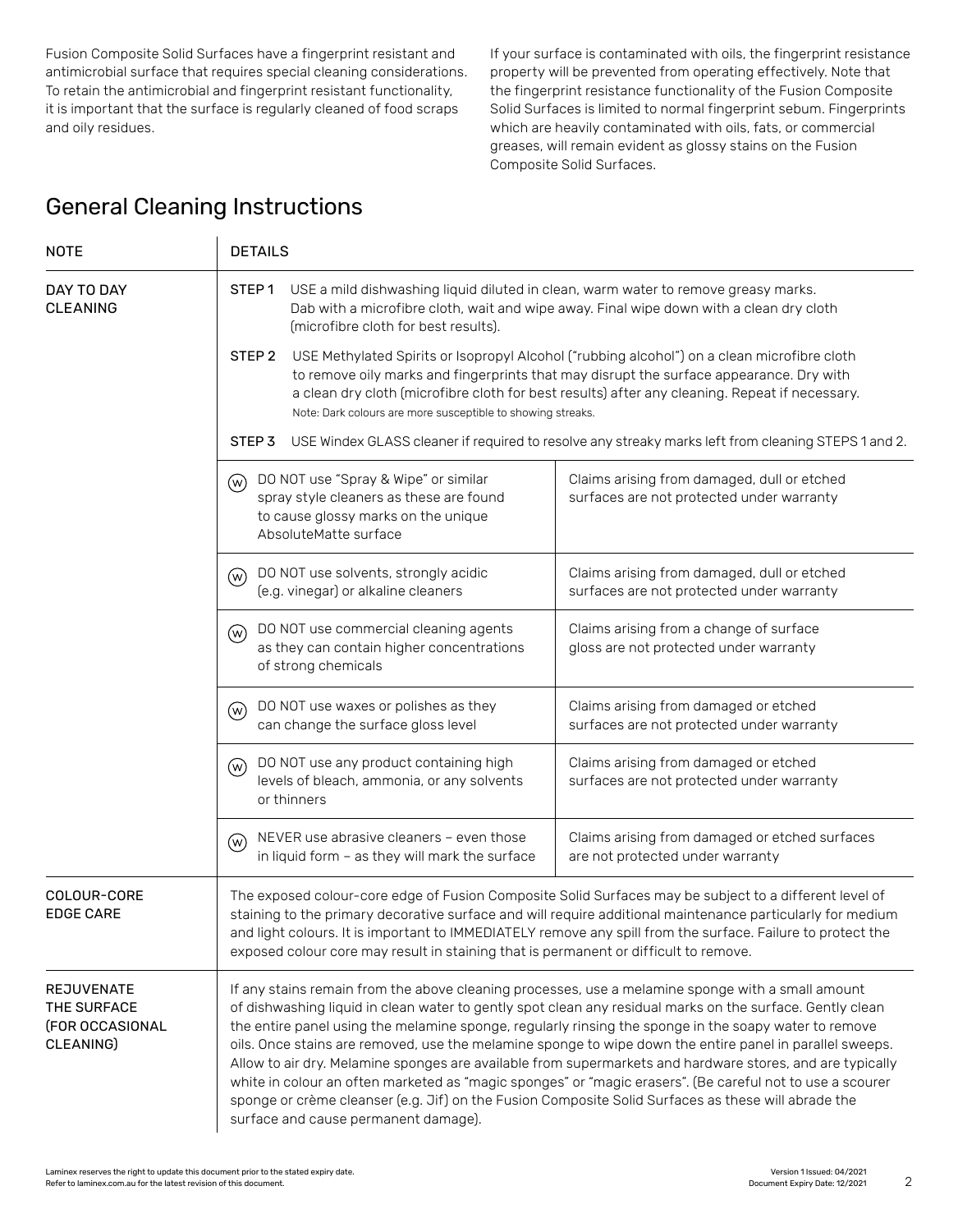### General Cleaning Instructions

| <b>NOTE</b>                                | <b>DETAILS</b>                                                                                                                                                                                                                                                                                                      |                                                                                                         |  |
|--------------------------------------------|---------------------------------------------------------------------------------------------------------------------------------------------------------------------------------------------------------------------------------------------------------------------------------------------------------------------|---------------------------------------------------------------------------------------------------------|--|
| MANAGING<br><b>SURFACE SPILLS</b>          | IMMEDIATELY clean spills that contain strong<br>(w)<br>pigments or colourants (artificial or natural),<br>such as: beetroot, turmeric and strongly<br>coloured spice preparations, artificial dyes,<br>hair colouring and solvent based pen ink.                                                                    | Claims arising from staining due to artificial or<br>natural pigments are not protected under warranty. |  |
|                                            | IMMEDIATELY clean spills that contain<br>(w)<br>chemicals (artificial or natural), that can etch<br>the surface, such as: grape and berry juices,<br>first aid preparations, concentrated bleach,<br>oven cleaners and concentrated dishwasher<br>detergents and blocks.                                            | Claims arising from chemical surface damage<br>are not protected under warranty.                        |  |
|                                            | IMMEDIATE action is required to remove specialty glues such as Super Glue. Remove straight away<br>(w)<br>with non- acetone nail polish remover. Wash effected area down with water and dry with a soft cloth.<br>If glue has dried, first try gently removing with a plastic (not metal) scraper.                  |                                                                                                         |  |
| CAUTION!                                   | Common household staining agents include but are not limited to: turmeric, curry and spice mix, bottled<br>sauce and condiment mixtures with strong colouring, beetroot, coloured cordial bases including frozen<br>ices, medical preparations e.g. Betadine, marker pens, hair & cosmetic dyes, leaking batteries. |                                                                                                         |  |
| REMOVING STUBBORN<br><b>SURFACE STAINS</b> | <b>IMPORTANT</b><br>Please note that use of bleach or abrasive cleaners may irreversibly damage the decorative surface.<br>The warranty will not protect against surface damage from these extreme cleaning methods, caution<br>is advised.                                                                         |                                                                                                         |  |
|                                            | If a stain cannot be removed with warm soapy water, try Methylated spirits or Isopropyl Alcohol.<br>(w)<br>Dab the stain, leave for 3 minutes then wash off with clean, soapy water (dilute dishwashing liquid)<br>and dry. Finish off with a clean dry cloth (microfibre cloth for best results).                  |                                                                                                         |  |
| <b>WATER MARKS</b>                         | The minerals in water may leave visible trace marks particularly on dark surfaces. Always dry water<br>from surfaces with a clean dry cloth. Microfibre cloths are particularly effective for simple routine<br>maintenance of this condition.                                                                      |                                                                                                         |  |